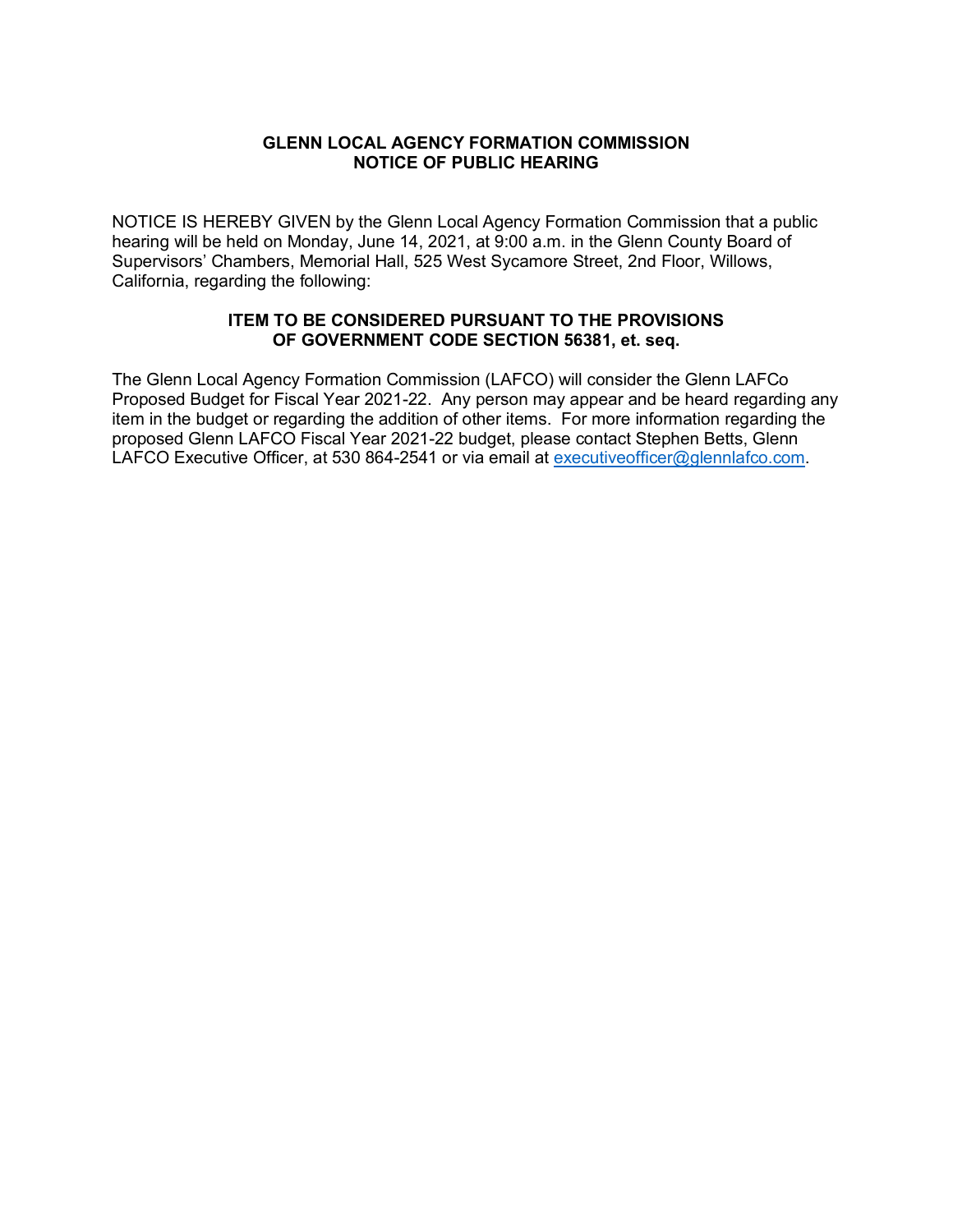| PRELIMINARY GLENN LAFCO BUDGET - FISCAL YEAR 2021-22                               |                       |                                            |                  |  |  |
|------------------------------------------------------------------------------------|-----------------------|--------------------------------------------|------------------|--|--|
|                                                                                    | <b>2019-20 ACTUAL</b> | 2020-21<br><b>ADOPTED</b><br><b>BUDGET</b> | 2021-22 PROPOSAL |  |  |
| <b>A. REVENUES</b>                                                                 |                       |                                            |                  |  |  |
| 44300 Interest                                                                     | 1,983                 | 250                                        | 250              |  |  |
| 56200 Other Government                                                             | 20,000                | 20,200                                     | 20,700           |  |  |
| City of Willows and City of Orland each pay half this amount @ \$10,350/ea         |                       |                                            |                  |  |  |
| 67000 County                                                                       | 20,000                | 20,200                                     | 20,700           |  |  |
| <b>74116 Cancel Stale Checks</b>                                                   | 0                     | 0                                          |                  |  |  |
| 66550 Applications, Credits,                                                       | 6,195                 | 2,500                                      | 2,500            |  |  |
| <b>MSR Cost Recovery</b>                                                           |                       |                                            |                  |  |  |
| <b>TOTAL REVENUES</b>                                                              | \$48,178              | \$43,150                                   | \$44,150         |  |  |
|                                                                                    |                       |                                            |                  |  |  |
| <b>B. EXPENSES</b>                                                                 |                       |                                            |                  |  |  |
| 01018 Commissioner                                                                 | 3,200                 | 4,600                                      | 4,600            |  |  |
| <b>Salaries</b>                                                                    |                       |                                            |                  |  |  |
| For FY 2020-21 - Commissioner & Alt. mtg stipend - \$50/mtg x 10 meetings/year =   |                       |                                            |                  |  |  |
| \$4,000; chair agenda mtg \$50 x 10 =\$500, chairman & vice-chair budget committee |                       |                                            |                  |  |  |
| \$50/ea=\$100                                                                      |                       |                                            |                  |  |  |
| <b>Total Salaries</b>                                                              | \$3,200               | \$4,600                                    | $\sqrt{4,600}$   |  |  |
| 03120 Communications                                                               | 0                     | 100                                        | 100              |  |  |
|                                                                                    |                       | 1,000                                      | 1,000            |  |  |
| 03150 Insurance-GSRMA                                                              | 1,000                 |                                            |                  |  |  |
| 03160-Jury Expense<br>03200 Member-CALAFCO                                         | 50                    | 0                                          |                  |  |  |
|                                                                                    | 1,075                 | 1,410                                      | 1,411            |  |  |
| 03220 Office Expense                                                               | 368                   | 2,500                                      | 2,500            |  |  |
| 03230 Professional Services                                                        | 31,990                | 49,500                                     | 49,500           |  |  |
| Clerk (Board of<br>Supervisors)                                                    |                       | 8,000                                      | 8,000            |  |  |
| Administration, MSR                                                                |                       |                                            |                  |  |  |
| reports (EO, Consultant)                                                           |                       | 38,000                                     | 38,000           |  |  |
| Mapping (Glenn Co.                                                                 |                       |                                            |                  |  |  |
| <b>Planning &amp; Community Dev</b>                                                |                       | 1,000                                      | 1,000            |  |  |
| Dept or Consultant)                                                                |                       |                                            |                  |  |  |
| <b>Legal Counsel</b>                                                               |                       | 2,500                                      | 2,500            |  |  |
| 03240 Publications-Legal                                                           | 775                   | 500                                        | 500              |  |  |
| Notice                                                                             |                       |                                            |                  |  |  |
| 03280 Special Dpt. Expense                                                         | 0                     | 100                                        | 100              |  |  |
| 03286 IT Expenses                                                                  | 1,217                 | 2,500                                      | 2,500            |  |  |
| 04291 Food and Lodging                                                             | 321                   | 600                                        | 600              |  |  |
| 04292 Gas and Oil                                                                  | 68                    | 0                                          |                  |  |  |
| 04294 Mileage (IRS rate)                                                           | 1,128                 | 1,200                                      | 1,200            |  |  |
| 04295 Other Travel                                                                 | 111                   | 1,200                                      | 1,200            |  |  |
| <b>Total Services/Supplies</b>                                                     | \$38,102              | \$60,160                                   | \$60,161         |  |  |
|                                                                                    |                       |                                            |                  |  |  |
|                                                                                    |                       |                                            |                  |  |  |